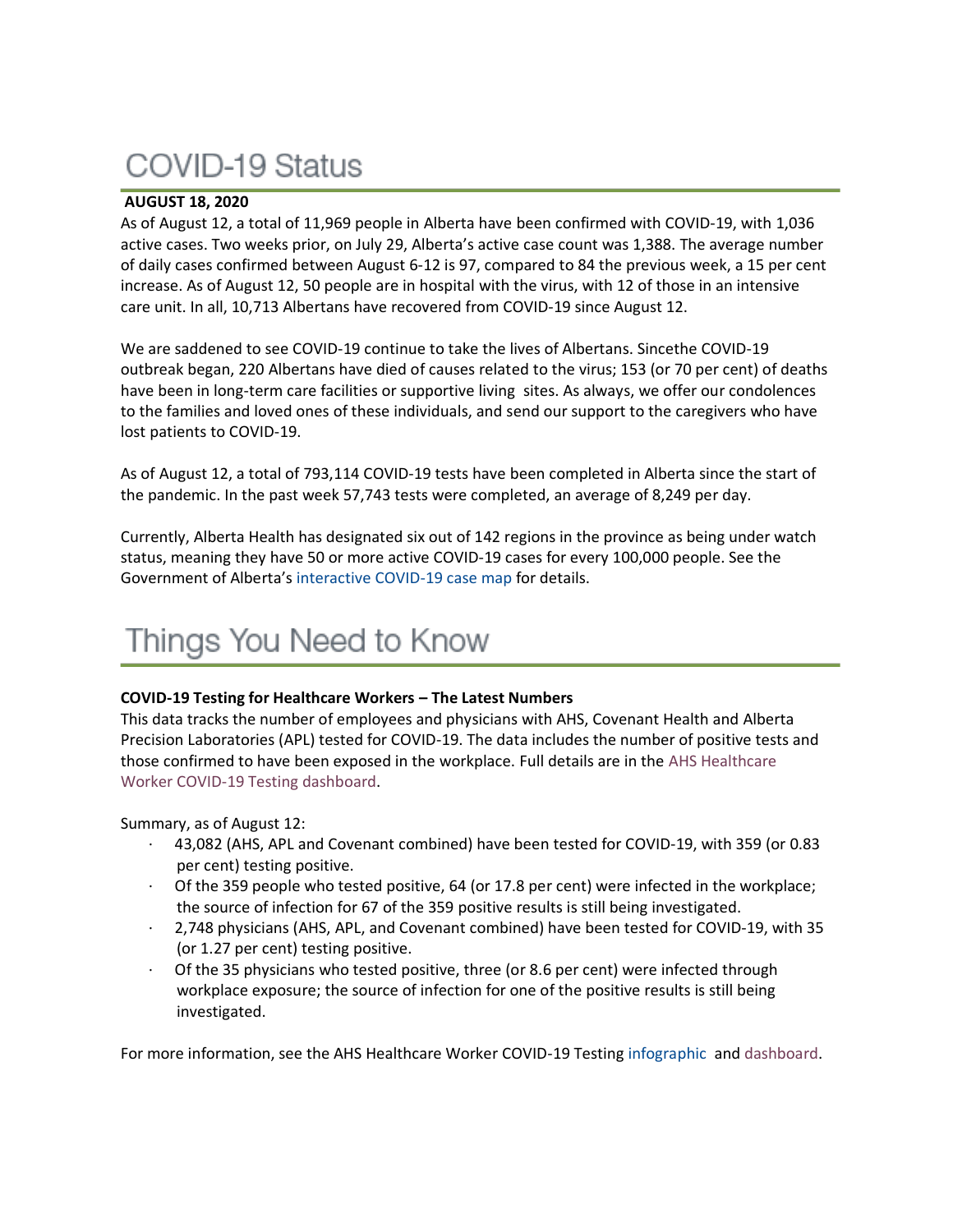### **Verna's Weekly Video Message – COVID-19 Fatigue**

Every day, I (Dr. Verna Yiu) hear about the great work you are doing, behind the scenes and on the front lines, to protect the health of Albertans and keep us on the right track with a focus on the future after COVID-19. But this has been hard work, and I understand how difficult it can be to balance other priorities at work and at home. We know COVID-19 fatigue is real and has taken its toll on all of us. It's important we all continue to take care of our physical and mental health for the weeks and months to come.

In this vlog, I am joined by two guests to tell us more about fatigue and [wellness.](http://www.albertahealthservices.ca/Blogs/ceo/285.aspx)They are:

- Dr. Laura McDougall, Senior Medical Officer of Health
- Susan McGillivray, Senior Program Officer, HR Talent and Workforce Strategies

Laura and Susan explain what COVID-19 fatigue is, what wellness supports you told us you needed through our Pulse surveys, and also offer some self-care tips.



Dr. Verna Yiu talks with about Dr. Laura McDougal and Susan McGillivray about COVID-19 fatigue, staff wellness and pulse survey.

#### **Physicians Returning to Alberta After Visiting Abroad**

At this time, the Government of Canada is [recommending against non-essential international travel.](https://travel.gc.ca/travelling/advisories) When Canadian citizens enter Canada from abroad, they must adhere to relevant measures in the federal *Quarantine Act* that require an isolation period of 14 days upon arrival. There is also a Provincial Order under the Public Health Act. Exemptions per the terms of both federal recommendations and the Provincial Order are required in order for an individual to be exempt from quarantine in Alberta.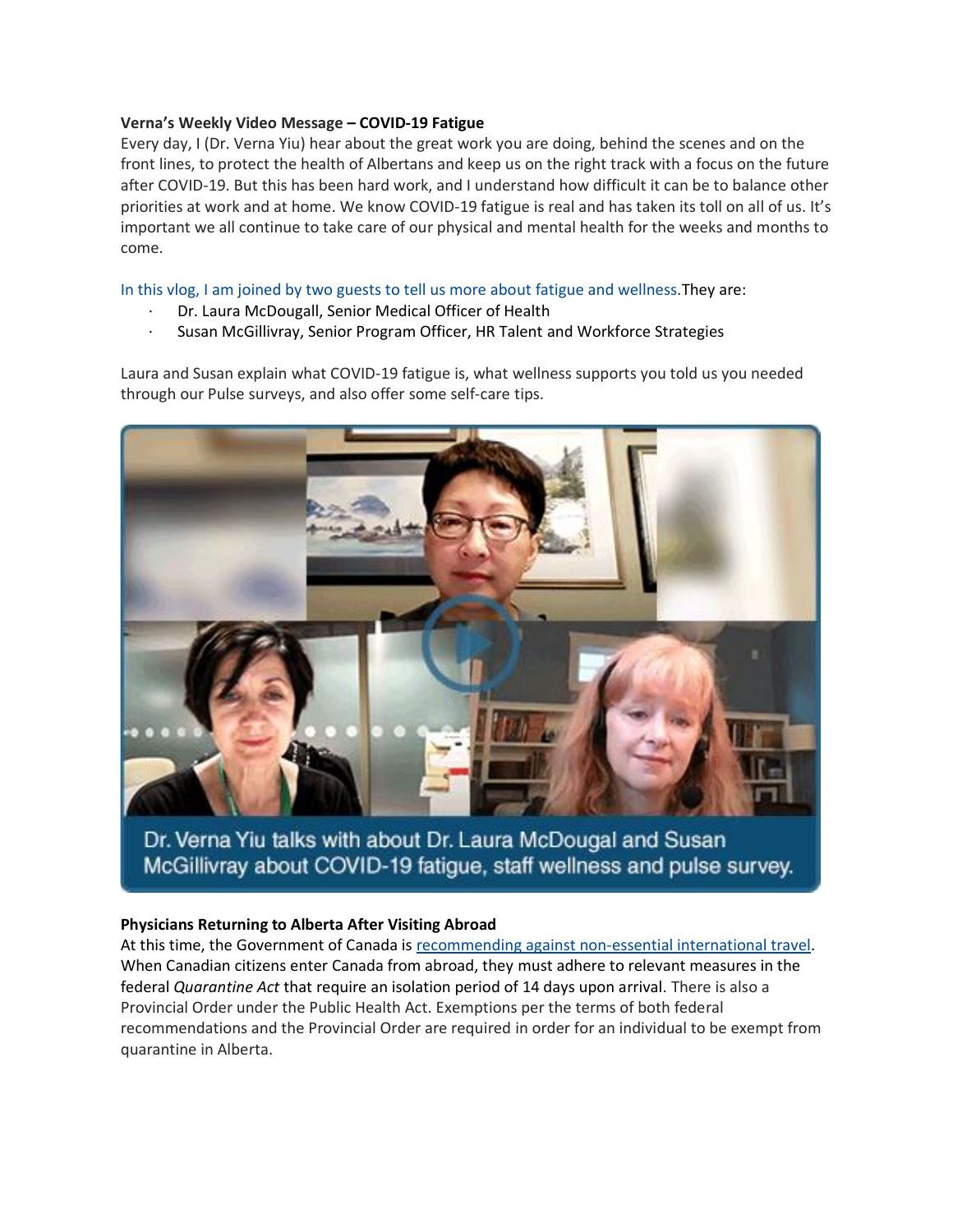In relation to exemptions for physicians and healthcare workers, although the federal Order contemplates scenarios where a licensed healthcare professional may need to enter Canada and provide health services, this does not extend to those returning from non-essential travel, and it restricts the healthcare professional by prohibiting them for caring for people 65 years of age or older. Because this is already detailed in the Federal Order, the Government of Alberta will not be issuing provincial quarantine exemptions for anyone returning from non-essential travel outside of Canada.

It is important for all physicians and healthcare workers deemed essential by the Alberta government, to keep this in mind when contemplating non-essential travel plans.

All Albertans choosing to travel internationally at this time will be subject to the mandatory 14-day isolation period upon their return.

## **PPE Question of the Week – What is the latest on hand sanitizer and disinfectant wipe supplies?**

Janet Barclay, Director of Infection Prevention and Control in AHS North Zone, provides an update on the organization's supplies of hand sanitizer and disinfectant wipes [in this video](https://www.albertahealthservices.ca/topics/Page17119.aspx#ppedodont) from the PPE Question of the Week series:



## Be Well - Be Kind

## **Add a Wearing is Caring Facebook frame**

Now you can show your commitment to wearing a mask on your Facebook feed.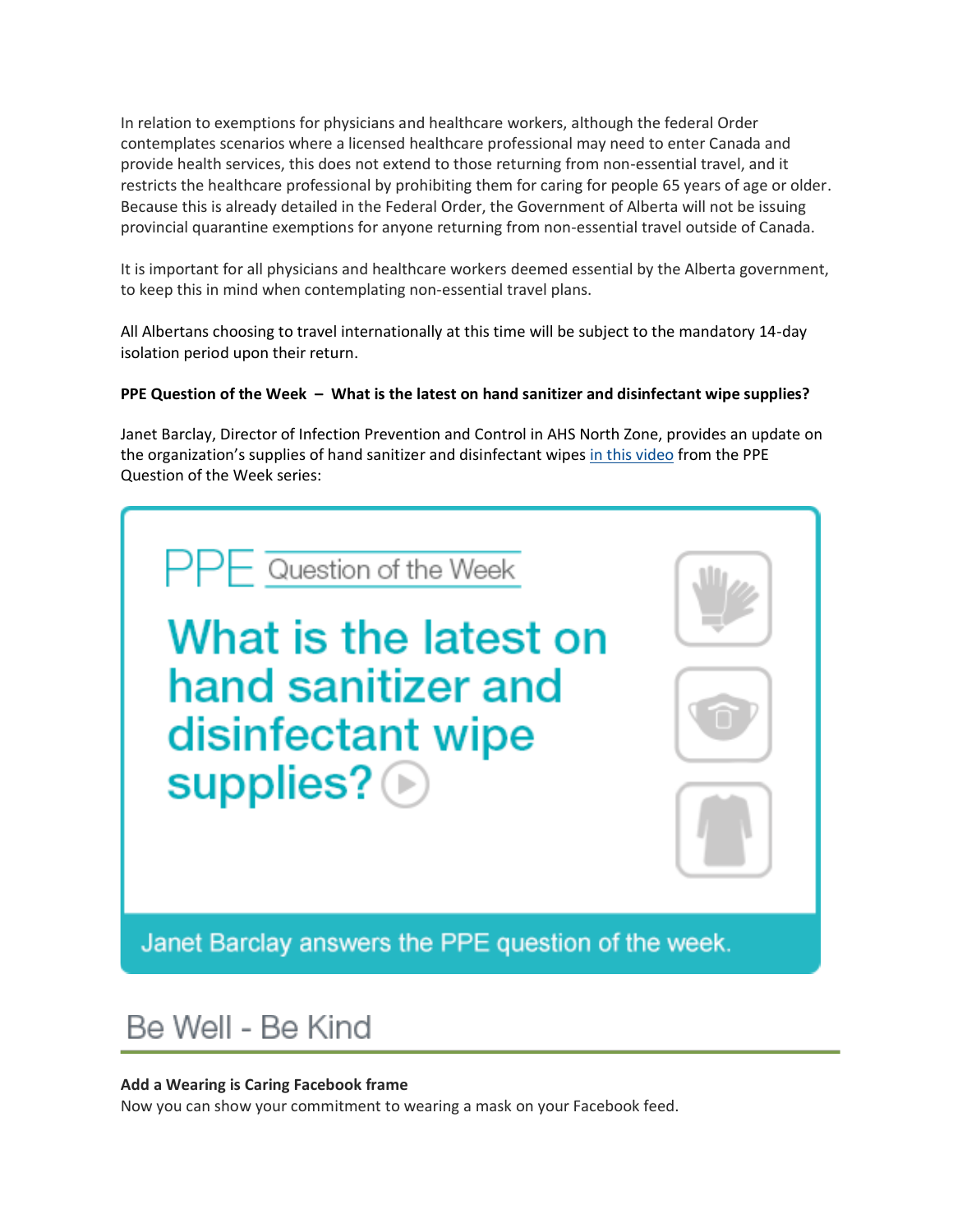Add a frame to your profile picture by pressing 'update' on your profile picture, and then pressing 'add frame.' If it doesn't show up immediately, type Alberta Health Services in the frame search window.



Wearing is caring, and we are all in this together.

## **Sharing the Love: Thanking our People**

Messages of gratitude keep pouring in from across the province and beyond during the COVID-19 pandemic. Read these inspiring posts and share some of your own at [ahs.ca/sharingthelove.](https://www.albertahealthservices.ca/about/page13797.aspx)

*"Thank you to the amazing healthcare workers who have fought on the front lines. It is your lifesaving work that inspires me and gives me hope. No matter how hard times may get, know that I am rooting for everyone one of you. It takes a tremendous deal of bravery and courage to do your job. Keep up the amazing work and we will soon get through this."*

*— Name not provided*

*A shout-out to all the staff working at the COVID-19 testing facility and all the people working behind the scenes. I went for asymptotic testing and it was a well-oiled machine. I'm*